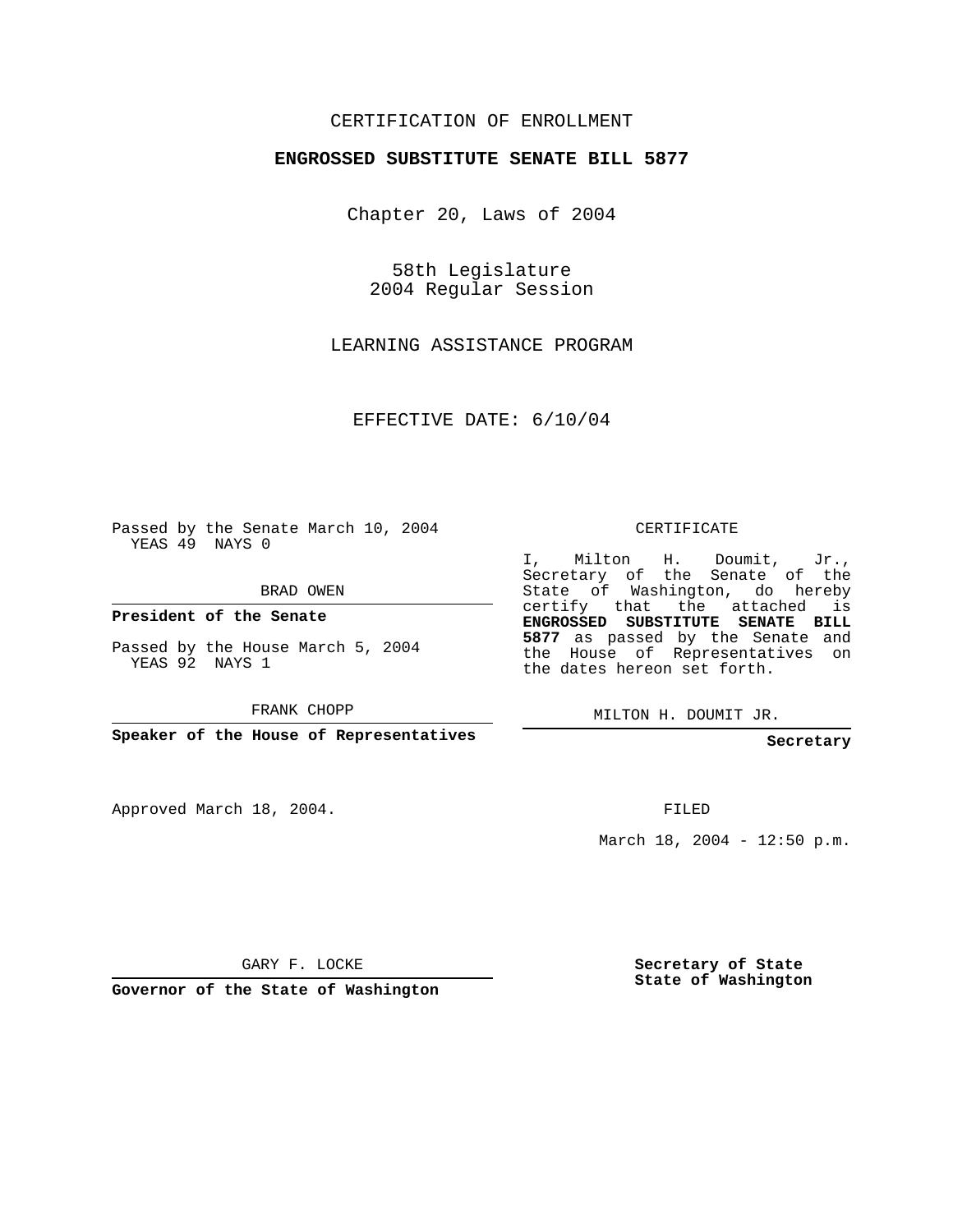## **ENGROSSED SUBSTITUTE SENATE BILL 5877** \_\_\_\_\_\_\_\_\_\_\_\_\_\_\_\_\_\_\_\_\_\_\_\_\_\_\_\_\_\_\_\_\_\_\_\_\_\_\_\_\_\_\_\_\_

\_\_\_\_\_\_\_\_\_\_\_\_\_\_\_\_\_\_\_\_\_\_\_\_\_\_\_\_\_\_\_\_\_\_\_\_\_\_\_\_\_\_\_\_\_

AS AMENDED BY THE HOUSE

Passed Legislature - 2004 Regular Session

## **State of Washington 58th Legislature 2004 Regular Session**

**By** Senate Committee on Education (originally sponsored by Senators Johnson, McAuliffe, Kohl-Welles and Rasmussen; by request of Governor Locke)

READ FIRST TIME 02/05/04.

 AN ACT Relating to the learning assistance program; adding new sections to chapter 28A.165 RCW; and repealing RCW 28A.165.010, 28A.165.012, 28A.165.030, 28A.165.040, 28A.165.050, 28A.165.060, 28A.165.070, 28A.165.080, and 28A.165.090.

BE IT ENACTED BY THE LEGISLATURE OF THE STATE OF WASHINGTON:

 NEW SECTION. **Sec. 1.** PURPOSE. The learning assistance program requirements in this chapter are designed to: (1) Promote the use of assessment data when developing programs to assist underachieving students; and (2) guide school districts in providing the most effective and efficient practices when implementing programs to assist underachieving students. Further, this chapter provides the means by which a school district becomes eligible for learning assistance program funds and the distribution of those funds.

 NEW SECTION. **Sec. 2.** DEFINITIONS. Unless the context clearly indicates otherwise the definitions in this section apply throughout this chapter.

(1) "Approved program" means a program submitted to and approved by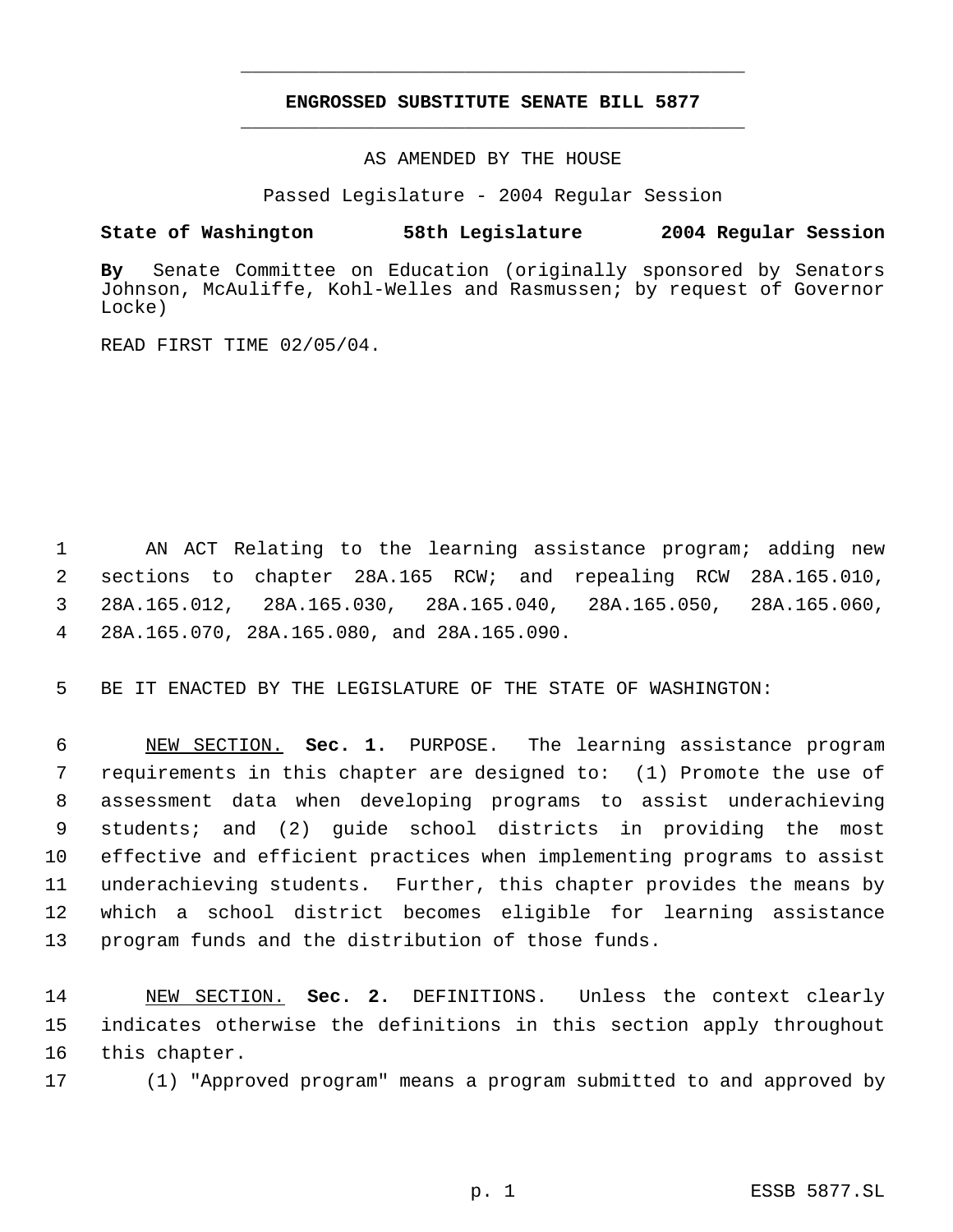the office of the superintendent of public instruction and conducted pursuant to the plan that addresses the required elements as provided for in this chapter.

 (2) "Basic skills areas" means reading, writing, and mathematics as well as readiness associated with these skills.

 (3) "Participating student" means a student in kindergarten through grade eleven who scores below standard for his or her grade level on the statewide assessments and who is identified in the approved plan to receive services. Beginning with the 2007-2008 school year, "participating student" means a student in kindergarten through grade twelve who scores below standard for his or her grade level on the statewide assessments and who is identified in the approved plan to receive services.

 (4) "Statewide assessments" means one or more of the several basic skills assessments administered as part of the state's student assessment system, and assessments in the basic skills areas administered by local school districts.

 (5) "Underachieving students" means students with the greatest academic deficits in basic skills as identified by the statewide assessments.

 NEW SECTION. **Sec. 3.** PROGRAM PLAN. By July 1st of each year, a participating school district shall submit the district's plan for using learning assistance funds to the office of the superintendent of public instruction for approval. For the 2004-05 school year, school districts must identify the program activities to be implemented from section 4 of this act and are encouraged to implement the elements in subsections (1) through (8) of this section. Beginning in the 2005-06 school year, the program plan must identify the program activities to be implemented from section 4 of this act and implement all of the elements in subsections (1) through (8) of this section. The school district plan shall include the following:

 (1) District and school-level data on reading, writing, and mathematics achievement as reported pursuant to chapter 28A.655 RCW and relevant federal law;

 (2) Processes used for identifying the underachieving students to be served by the program, including the identification of school or program sites providing program activities;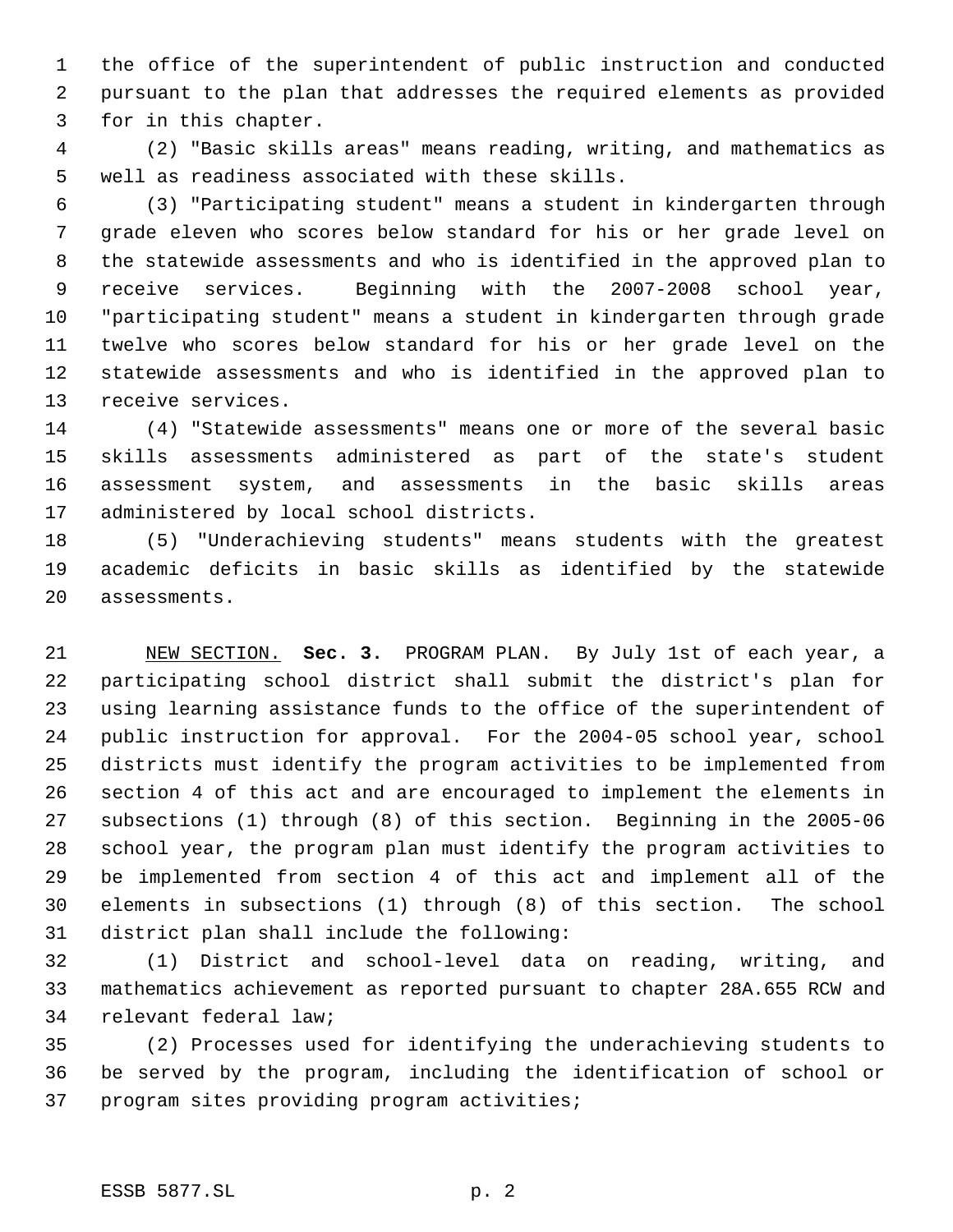(3) How accelerated learning plans are developed and implemented for participating students. Accelerated learning plans may be developed as part of existing student achievement plan process such as student plans for achieving state high school graduation standards, individual student academic plans, or the achievement plans for groups of students. Accelerated learning plans shall include:

(a) Achievement goals for the students;

 (b) Roles of the student, parents, or guardians and teachers in the plan;

(c) Communication procedures regarding student accomplishment; and

(d) Plan reviews and adjustments processes;

 (4) How state level and classroom assessments are used to inform instruction;

 (5) How focused and intentional instructional strategies have been identified and implemented;

 (6) How highly qualified instructional staff are developed and supported in the program and in participating schools;

 (7) How other federal, state, district, and school resources are coordinated with school improvement plans and the district's strategic plan to support underachieving students; and

 (8) How a program evaluation will be conducted to determine direction for the following school year.

 NEW SECTION. **Sec. 4.** PROGRAM ACTIVITIES. Use of best practices magnifies the opportunities for student success. The following are services and activities that may be supported by the learning assistance program:

(1) Extended learning time opportunities occurring:

(a) Before or after the regular school day;

(b) On Saturday; and

(c) Beyond the regular school year;

 (2) Professional development for certificated and classified staff that focuses on:

(a) The needs of a diverse student population;

 (b) Specific literacy and mathematics content and instructional strategies; and

(c) The use of student work to guide effective instruction;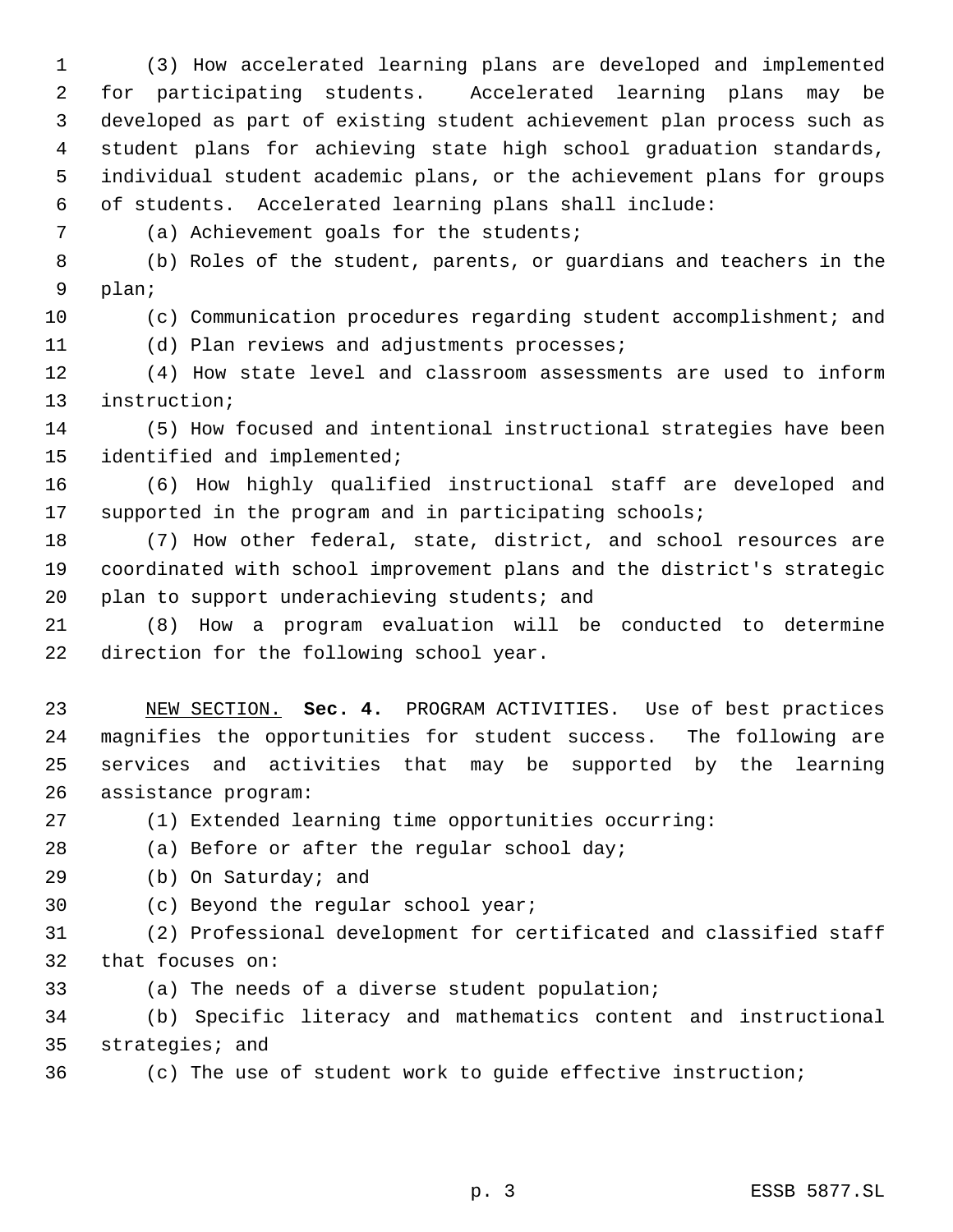(3) Consultant teachers to assist in implementing effective instructional practices by teachers serving participating students;

(4) Tutoring support for participating students; and

 (5) Outreach activities and support for parents of participating students.

 NEW SECTION. **Sec. 5.** PLAN APPROVAL PROCESS. A participating school district shall annually submit a program plan to the office of the superintendent of public instruction for approval. The program plan must address all of the elements in section 3 of this act and identify the program activities to be implemented from section 4 of this act.

 School districts achieving state reading and mathematics goals as prescribed in chapter 28A.655 RCW shall have their program approved once the program plan and activities submittal is completed.

 School districts not achieving state reading and mathematics goals as prescribed in chapter 28A.655 RCW and that are not in a state or federal program of school improvement shall be subject to program approval once the plan components are reviewed by the office of the superintendent of public instruction for the purpose of receiving technical assistance in the final development of the plan.

 School districts with one or more schools in a state or federal program of school improvement shall have their plans and activities reviewed and approved in conjunction with the state or federal program school improvement program requirements.

 NEW SECTION. **Sec. 6.** FUNDS--ELIGIBILITY--DISTRIBUTION. Each school district with an approved program is eligible for state funds provided for the learning assistance program. The funds shall be appropriated for the learning assistance program in accordance with the biennial appropriations act. The distribution formula is for school district allocation purposes only. The distribution formula shall be based on an assessment of students and on one or more family income factors measuring economic need. Beginning with the 2005-06 school year, fifty percent of the distribution formula shall be based on an assessment of students and fifty percent shall be based on one or more family income factors measuring economic need.